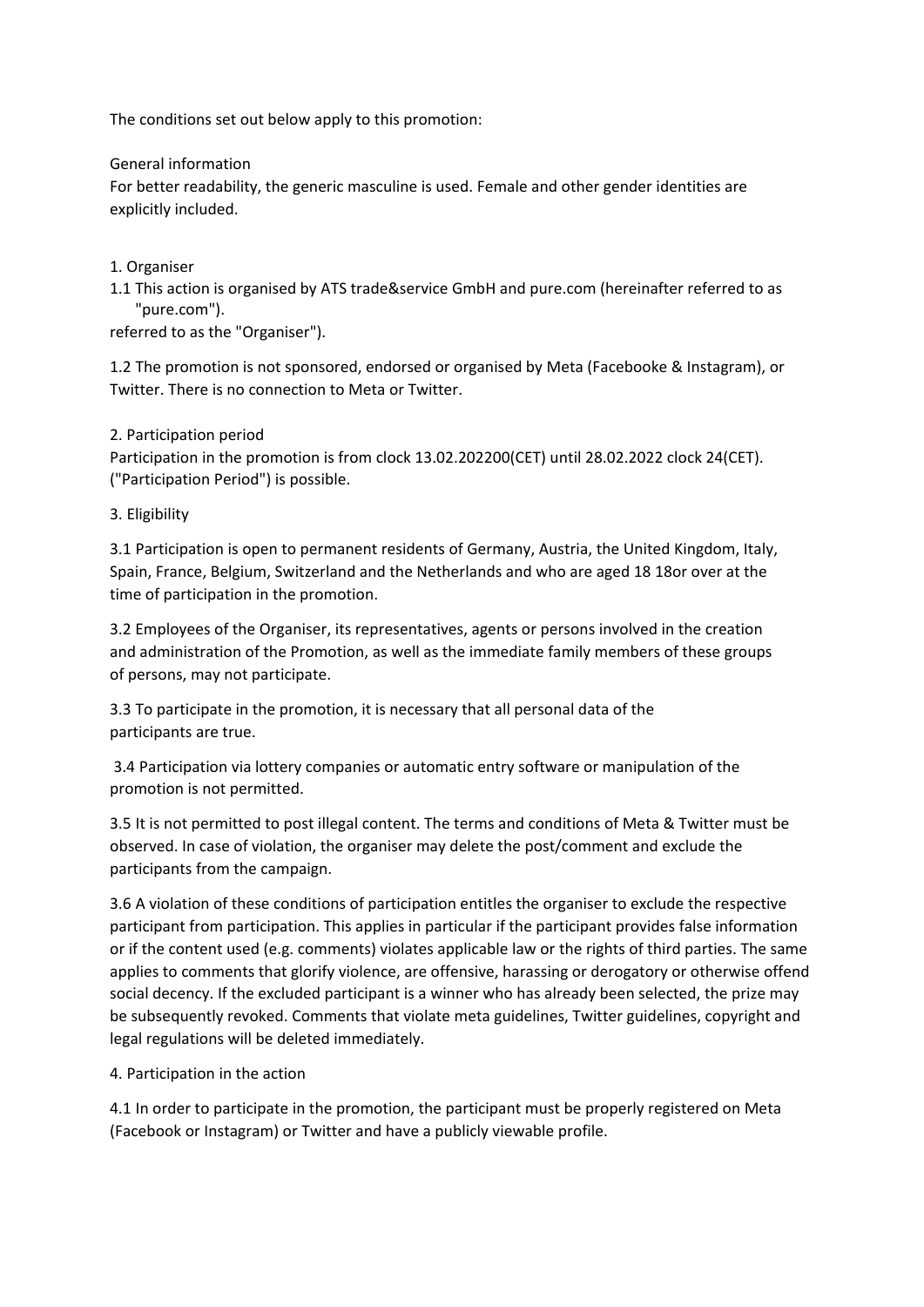4.2 To enter, the entrant must comment on the relevant promotional post on the Pure profile [\(h](https://www.facebook.com/pureaudioworld/)ttps://www.facebook.com/pureaudioworld/; https://twitter.com/PureAudioWorld; [https://www.instagram.com/pureaudioworld/](http://www.instagram.com/pureaudioworld/) ) with the correct number of Pure devices in the video and follow the PureAudioWorld account on the relevant channel (Twitter, Facebook and/or Instagram).

4.3 Participation in the promotion is neither linked to costs nor to the purchase of goods and/or services.

5. The winner will be selected at random from all correct answers within 14 days of the end of the entry period. The organiser reserves the right to exclude participants from the competition if their behaviour violates the rules of morality.

## 6. Profit

6.1 You can win 1x Evoke Spot music system.

## 7. Notification of the winner

7.1 The winner will be notified by personal message via Facebook, Instagram or Twitter. It is therefore a prerequisite that the winner enables the organiser to send him/her personal messages. If the Promoter is unable to message the winner (e.g. because the privacy settings selected prohibit this), the prize will be forfeited and a replacement winner will be selected.

7.2 If the winner does not contact the organiser within 48 hours of notification (by personal message) and does not follow the further instructions (e.g. does not provide a shipping address to which the prize can be sent), the prize will be forfeited.

# 8. Transfer of profits

The prize will be sent to the address provided by the winner via the usual shipping method approximately three weeks after the end of the entry period. If the shipping address provided by the winner is incorrect, the prize will be forfeited.

# 9. Early termination of the action

The Organiser reserves the right to modify, interrupt or terminate the Promotion at any time without prior notice and without giving reasons. However, the organiser will only make use of this option if, for reasons of force majeure, technical reasons (e.g. viruses in the computer system, manipulation or errors in the hardware and/or software) or for legal reasons, the proper execution of the promotion cannot be guaranteed. The organiser is not liable for losses, failures or delays caused by circumstances beyond its own control.

# 10. Storage and Processing of Personal Data in Connection with the Action

10.1 The recipient, manager and processor of the Personal Data is the Organiser.

10.2 By participating in the Promotion, Participants consent to the processing of Personal Data collected by the Promoter for the purpose of carrying out the Promotion, namely for the purpose of contacting them in connection with the Promotion (civil first name, civil last name/ /name of the